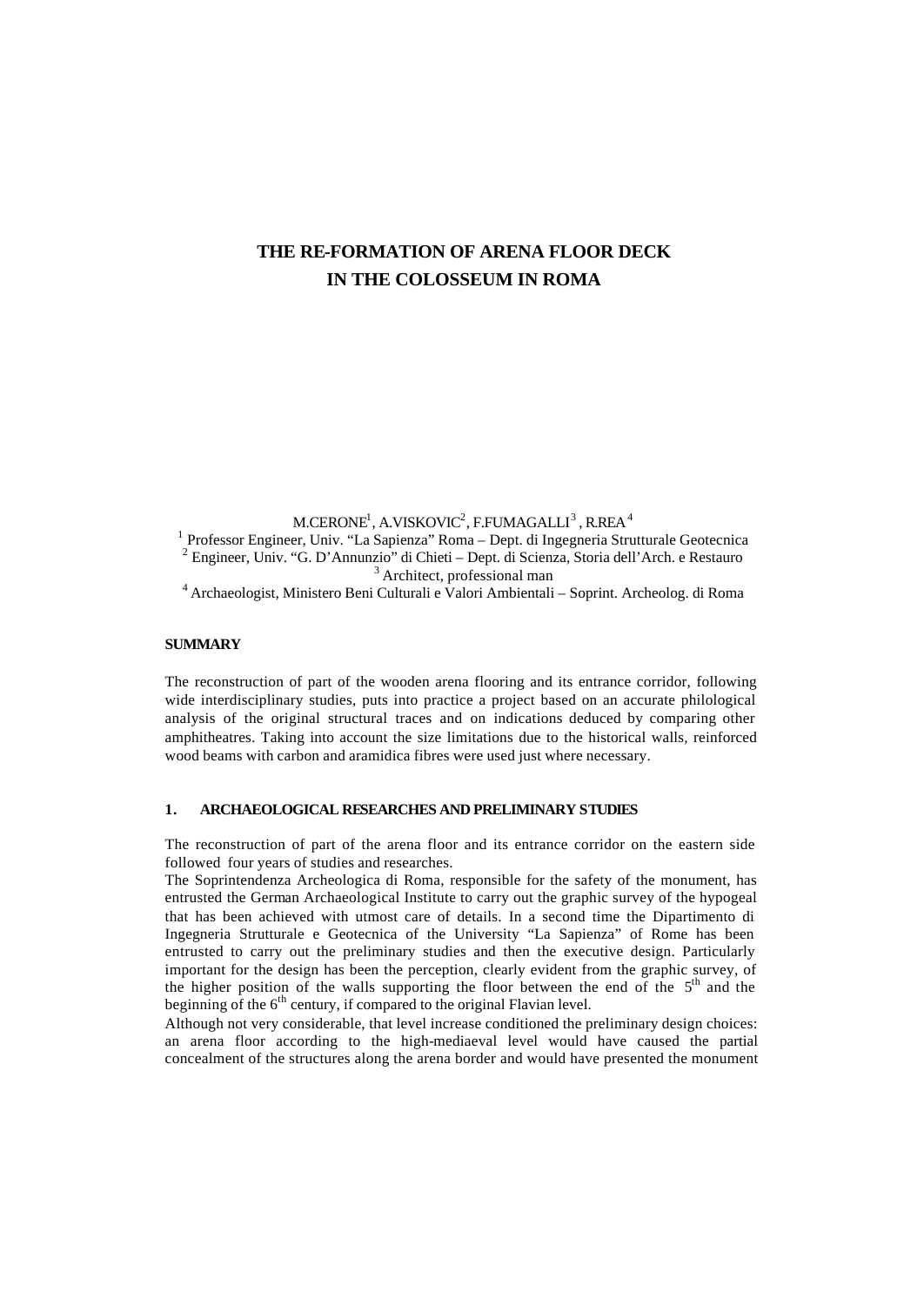in a way corresponding to a limited time phase and verified in accidental situations (although such a way is correct from the philological point of view as regards an ancient structure). As a matter of fact at the beginning of the  $6<sup>th</sup>$  century the hypogeal spaces were filled by earth and the last performances were made on an earth basement in substitution of the wooden floor [1].

The Soprintendenza Archeologica has chosen a first partial reconstruction of the wooden floor at the Flavian level to reproduce the original function of the Amphitheatre, that lasted for about 4 centuries, and has defined the intervention area in the eastern sector, where the ancient structures (dug since 1874-75) are the most damaged due to their outside exposure and past destruction. Such a choice does not hinder further developments already under preliminary elaboration for a more complete rebuilding.

The supporting points for the new floor structure along the eastern corridor and in the hypogeal area have been found in correspondence of the original walls. Those walls are made with travertine blocks dated at the time of the Severian repairs in the  $3<sup>rd</sup>$  century (after the 217 fire) and tufa blocks of the Flavian age. Just the first row (or a little more) is maintained (fig. 1, 4).

The choice to propose again, with the interposition of modern elements, the scanning of the original bearing structure, has been determined not only by philological reasons and by the necessity to find enough resistant foundations, but also by the necessity not to occupy the original hypogeal spaces. Those spaces are expected to be used (in a near future) for new passages available for expositions open to the public.

In the area chosen to lean the new structure, archaeological excavations have been carried out in order to achieve a typological analysis of the structure and soil strata underneath the pavement and the foundation walls. In a second time some vertical drilling were carried out to evaluate not only the depth of the foundations but also to evaluate the typology and the consistency of the foundational ground.

The research has also given a lot of information relative to the evolution of the construction techniques of the arena hypogeal [2]. Having reached a suitable level of the building site at an average of 15.7m over the sea level, the Flavian workers proceeded in smoothing the existent walls of the late Republican age. Later they filled the free spaces and finally they dug for the construction of the hypogeal walls foundations, until they reached a suitable geological stratum. The ground strata without older human traces has not been found at uniform level. For such a reason diggings were carried out at various depths. At least in the analysed cases the depth registered is between -3.25 to –5.10m from the hypogeal base floor. On the bottom of the digging a concrete structure was laid with a variable height in order to obtain a well levelled top structure. On this concrete structure a concrete platform was also built of a variable thickness  $(0.10 - 1.60m)$  having a not homogeneous consistence and composition. The base rows of the hypogeal walls (in tufa blocks) were finally laid down on the platform just in correspondence of the underneath concrete walls. In order to put down blocks of not uniform sizes it has been necessary to cut the platform in several points*.* 

A no longer existing gallery used to be all along the perimeter of the arena, connected through openings with the playground and with the entrance corridors on the main axis. The reconstruction at the beginning of the  $20<sup>th</sup>$  century has nearly completely cancelled ancient structures as well as structural traces along the border. The latest archaeological searches have progressively rediscovered these structures through the partial removal of the modern works. In such a way very useful indications on the original location of the arena ground floor and the podium wall were obtained. A deep pipe, that collected the arena and the "cavea" rain waters, was located at the base of the podium wall and was connected vertically (on the main axes) with the hypogeal annular drainage pipe.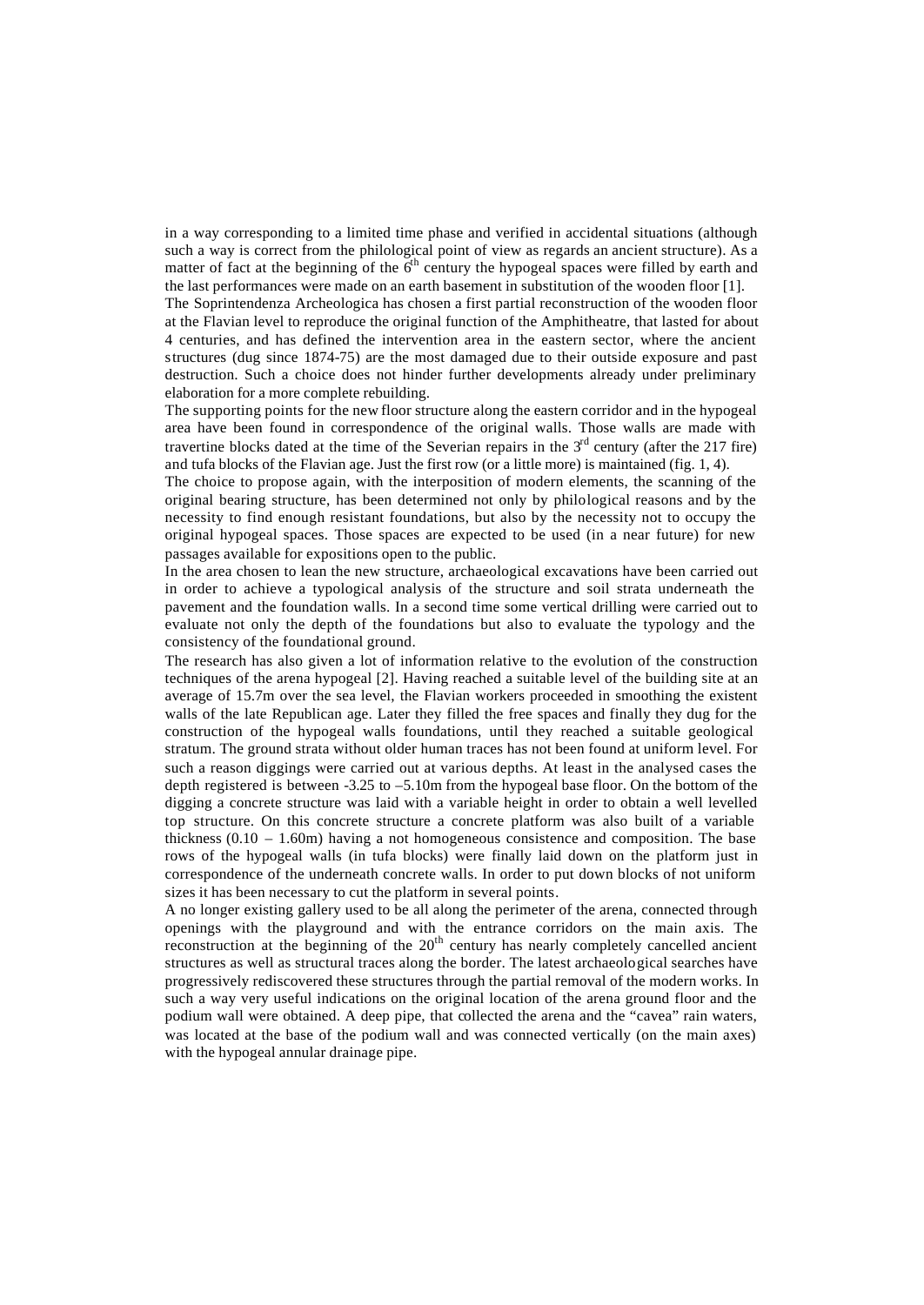The original wooden structure was not close to the podium wall, but was separated by the pipe at a distance of about 0.50m.

Such indication has been very valuable for the design of the floor rebuilding, not only because it has stated the actual size of the arena, but also because it suggests and allows to consider the volumetric and planimetric dimension of the pipe still to be used in the drainage of the arena rain waters.

### **2. DESIGN AND RECONSTRUCTION WORKS OF THE ARENA FLOOR**

The reconstruction of the arena flooring is required by the need to give back to the monument the performance floor as well as the covering of the hypogeal rooms, in order to contribute to the proper understanding of its form and function.

At the same time the covering of the hypogeal structures and walls protects them from the weathering and makes possible and lasting their restoration.

The archaeological researches so far made, define in a very precise way the reconstruction conditions with all the due respect for the monument, particularly the use of wood for the flooring structures, the respect of the Flavian level and the recovery of the hypogeal spaces clarifying their original function as back of the stage.

Some hypothesis of the preliminary design referring to the whole reconstruction of the arena flooring have been set aside in this phase because it is technically impossible to pass over everywhere the hypogeal walls with wooden structures, still taking into account the design conditions identified by the archaeological researches (the recovering of the Flavian level



Figure 1 : The arena flooring rebuilt by laminated wood at the Flavian level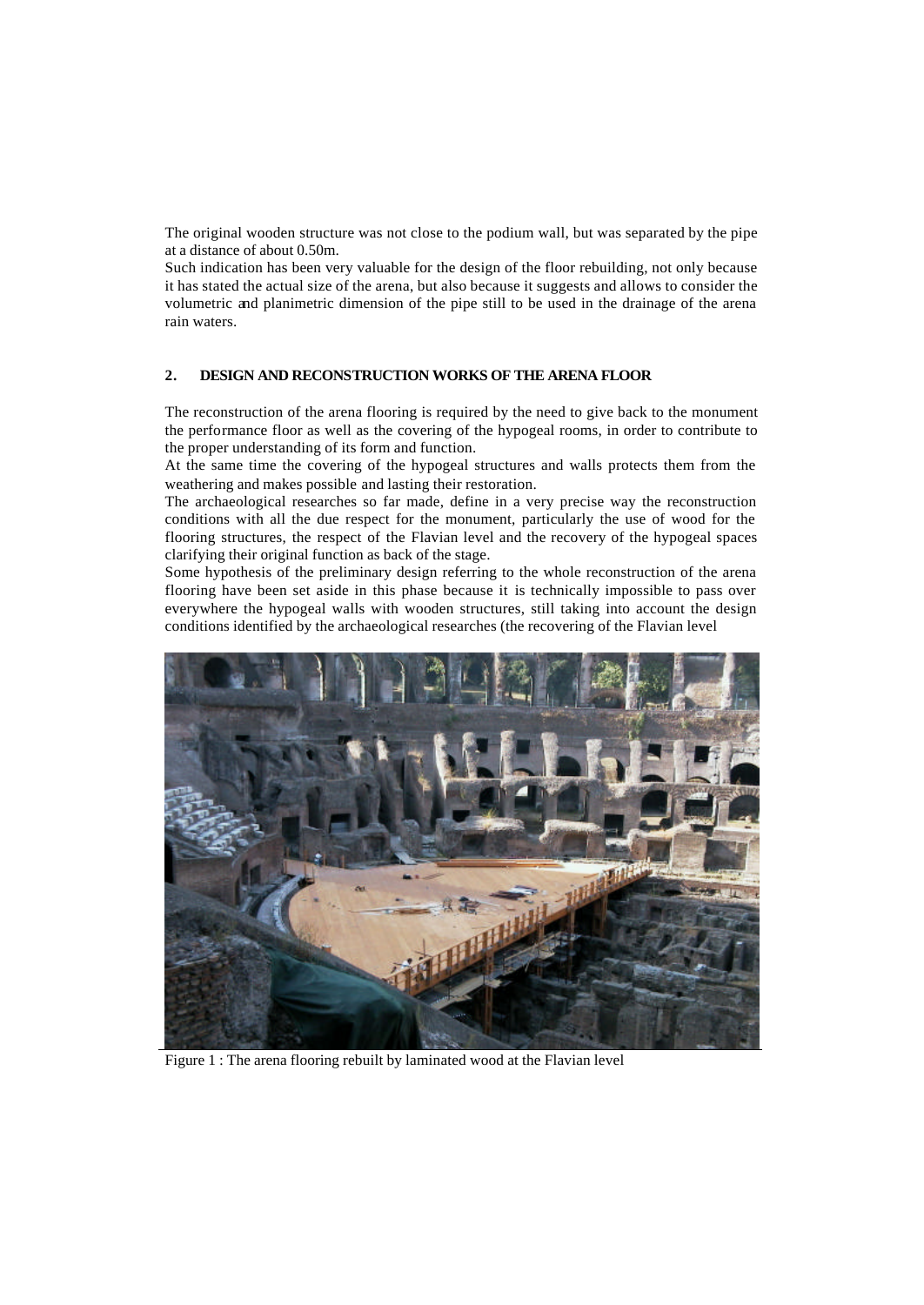

Figure 2 : The rebuilt arena in line with the hypogeal masonry structures



Figure 3 : The rebuilt arena and the eastern entrance corridor

without any occupation of the hypogeal rooms with new structures or at most a very reduced one). It was therefore decided to design, in a first phase, a partial reconstruction of the arena floor limited to the eastern area (fig. 1 and 2) and its entrance corridor from the eastern door (fig. 3). In this area the residual masonry structures (the tufa foundation blocks in the arena hypogeal (fig. 4)and the travertine blocks along the corridor (fig. 5 and 6)), have supported, thanks to their resistance, the new floor structure with some few necessary additions to reach



Figure 4 : Arena timber structures and the new pillars leaned on the interposed blocks



Figure 5 : Timber structures of the entrance corridor leaned on interposed blocks.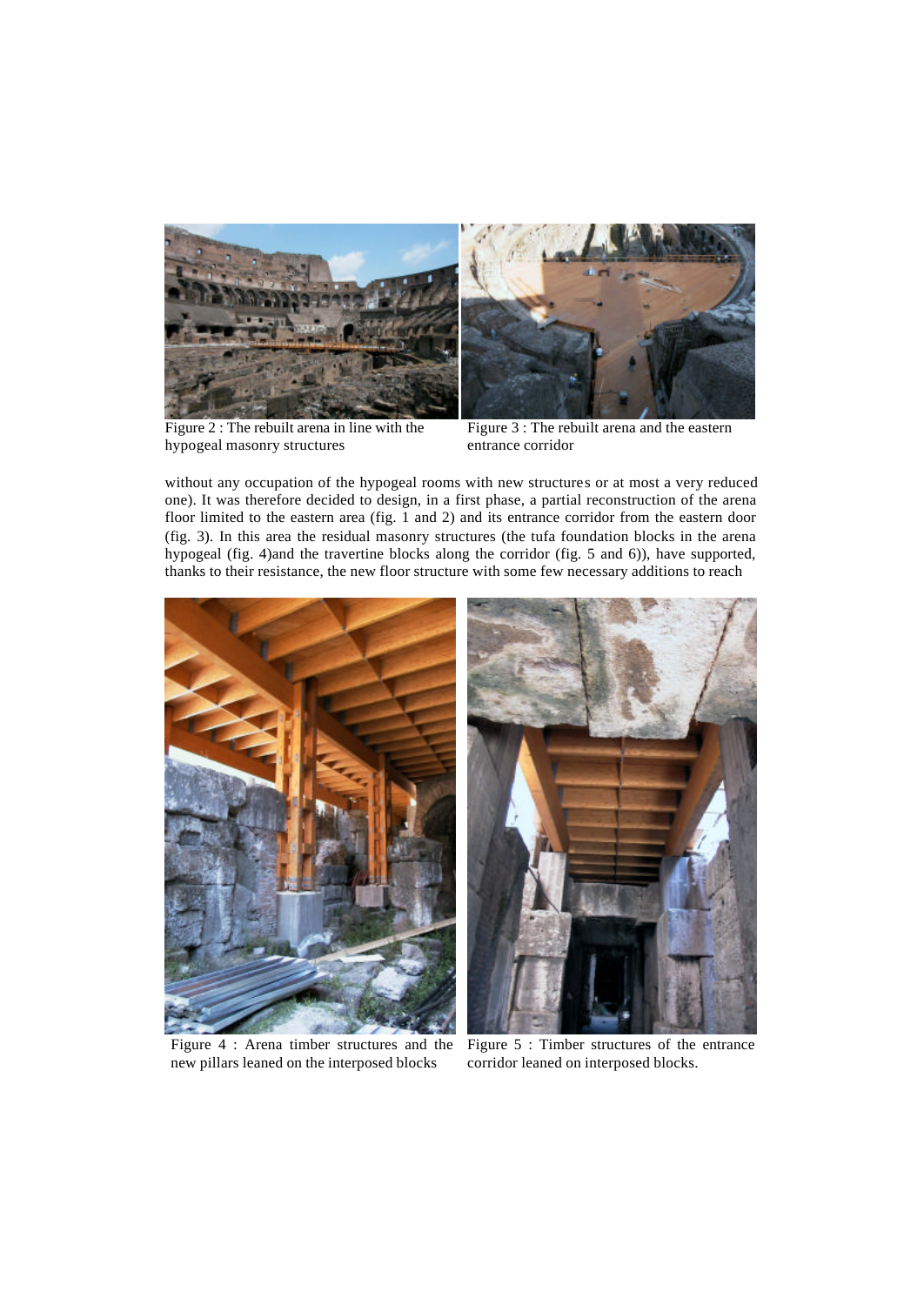the right floor level. At the arena border the support on the structures restored in the  $20<sup>th</sup>$ century allows to partially dismantle them and recover the ancient perimetrical pipe for the water flowing according to the position pointed out by the archaeological surveys.

The new structures of the framework (girders and flooring) and the pillars are made with laminated wood or in laminated wood reinforced with carbon fibres (pulltruded bars) and aramidica fibres (multi-axial tissue) in all those cases when it is necessary to contain the resistant sections within the limitations due to the historical masonry (fig. 7 and 8).

The assembling of the wooden elements with stainless steel plates and bolts, makes possible the dismounting for a wider reversibility; for this reason the reinforced concrete basements (pozzolanic concrete with stainless steel reinforcements) placed between the wooden pillars and the historical masonry can be easily removed since they are merely leaned against the historical stone and separated from it by a suitable isolation.

At the arena border a bent wooden beam, simply leaned, ends the timber structure and fixes it horizontally to the monument foundations by means of a few radial stainless steel ties.

The new structures have been carried out in a complete reversible manner, with constant aim to maintain a throughout continuity and compatibility with the archaeological pre-existences. The right interpretation of the ancient structures and the recovery of the hypogeal functionality were in this way safeguarded. While ancient suggestions are re-proposed, such as that of the timber structure and that of the floor like a ship's deck with golden sand over it, modern



Figure 6 : Timber structures of the entrance corridor directly leaned on the travertine blocks

Figure 7 : Laminated wooden beams with composite reinforcements over-passing the historical masonry